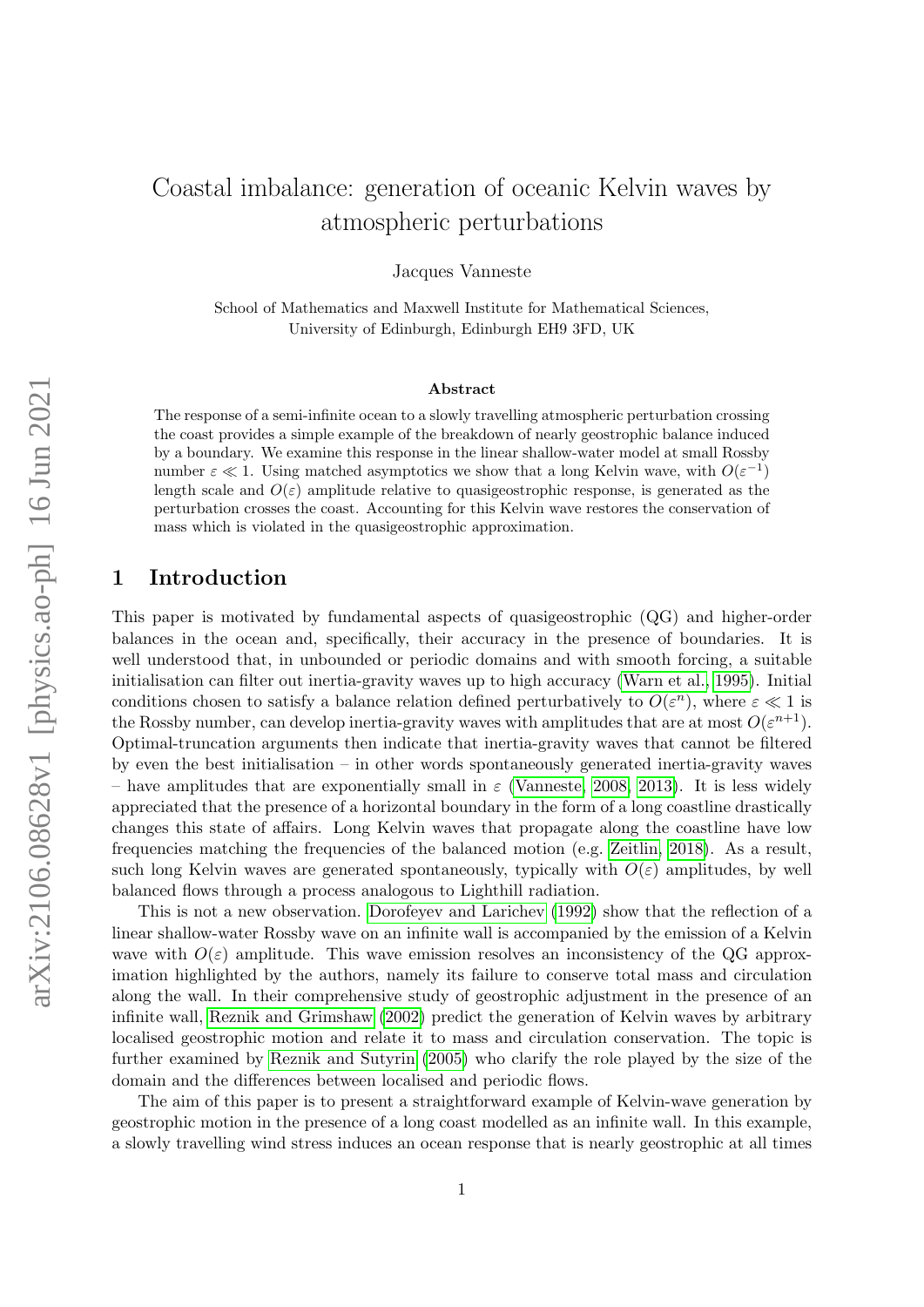

Figure 1: Schematic of the model: an atmospheric perturbation indicated by the white circle travels westward over the ocean, leaving a geostrophically balanced flow in its wake (the height field  $h$  is shown by the colour scale), before crossing the coast and continuing over the land (shown in brown). The case of an eastward-travelling perturbation starting overland is also considered.

<span id="page-1-1"></span>but is accompanied by the transient emission of a Kelvin wave as the wind stress crosses the coast. The simplicity of the configuration and model (linear shallow water, §[2\)](#page-1-0) enables us to obtain completely explicit results for  $\varepsilon \ll 1$ , including for the form of the Kelvin wave, which is derived using matched asymptotics (§[3\)](#page-2-0). Numerical solutions of the linear shallow-water equations confirm these results (§[4\)](#page-4-0).

In addition to illustrating a fundamental feature of near-geostrophic balance, namely its inevitable breakdown at algebraic order in  $\varepsilon$  caused by boundaries, the problem studied has a practical interest: coastally-trapped waves (Kelvin, shelf and edge waves) generated by weather systems are well documented and have been extensively studied [\(Kajiura, 1962;](#page-9-3) [Thomson, 1970;](#page-9-4) [Gill and Schumann, 1974;](#page-9-5) [Grimshaw, 1988;](#page-9-6) [Tang and Grimshaw, 1995\)](#page-9-7). Their most spectacular manifestation is as part of storm surges caused by hurricane landfalls (e.g. [Yankovsky, 2009\)](#page-9-8). Our results provide an elementary demonstration of the mechanism underpinning this wave generation, albeit with an assumption of small Rossby number.

#### <span id="page-1-0"></span>2 Model

We examine the response of the ocean to an atmospheric perturbation (cyclone or anti-cyclone) as this crosses the coast. We model this process using the linear rotating shallow-water equations forced by a skew-gradient stress. In dimensionless form, the governing equations are

<span id="page-1-6"></span><span id="page-1-4"></span><span id="page-1-3"></span><span id="page-1-2"></span>
$$
\varepsilon u_t - v = -h_x - \varepsilon \Phi_y,\tag{2.1a}
$$

$$
\varepsilon v_t + u = -h_y + \varepsilon \Phi_x,\tag{2.1b}
$$

$$
\varepsilon \lambda^2 h_t + u_x + v_y = 0. \tag{2.1c}
$$

Here  $\varepsilon = U/(fL)$  is the Rossby number, defined in terms of the inertial frequency  $f > 0$  and of the velocity U and lengthscale L of the perturbation, and  $\lambda^2 = L^2/L_D^2 = f^2 L^2/(gH)$  is an inverse Burger number (e.g. [Vallis, 2017,](#page-9-9) §5.1). The domain is the half plane  $x \geq 0$ . The boundary condition

<span id="page-1-5"></span>
$$
u = 0 \quad \text{at} \quad x = 0 \tag{2.2}
$$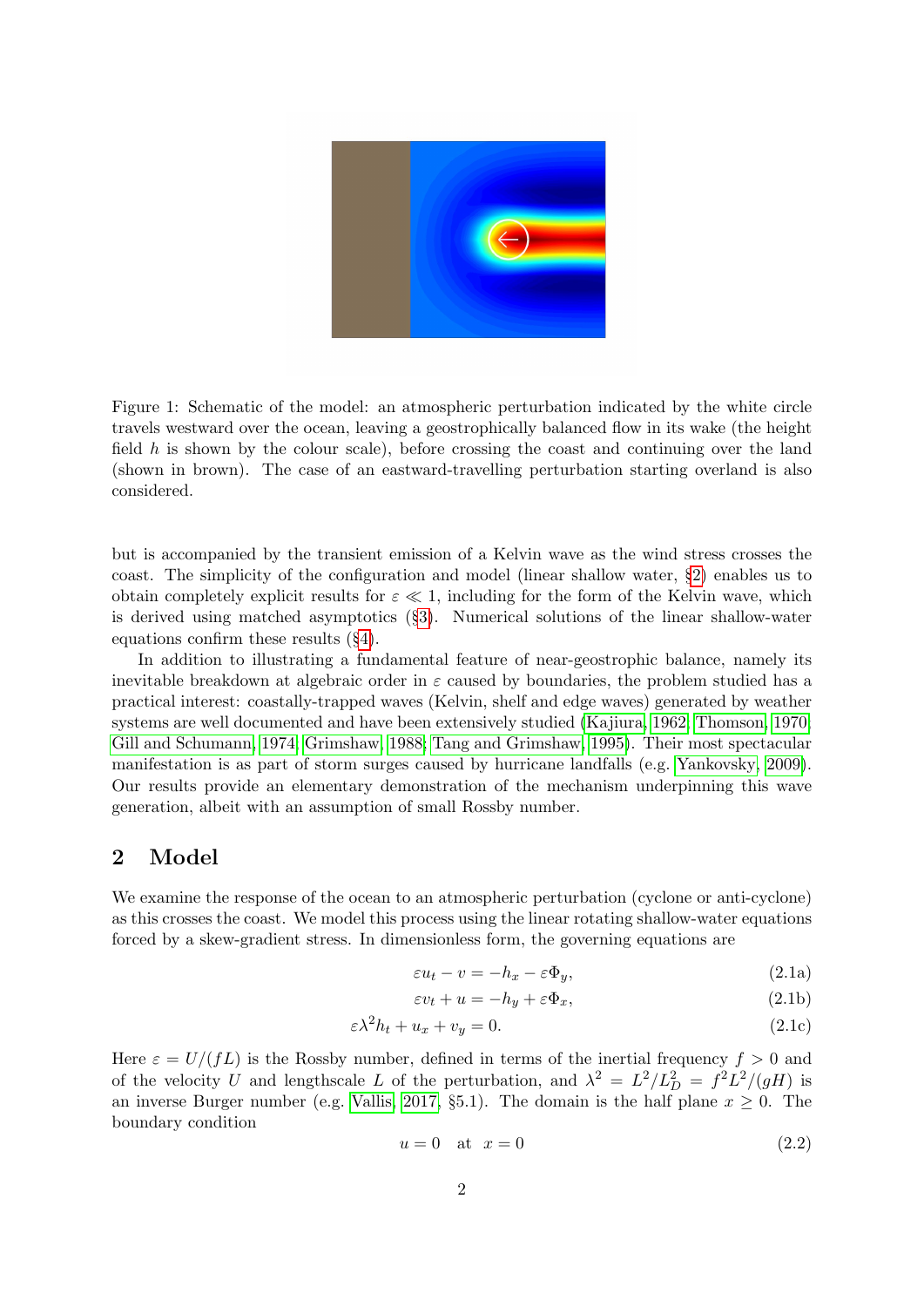applies along the coast.

The forcing is proportional to  $\varepsilon$  – so the ocean response is primarily geostrophic – and defined by the  $O(1)$  scalar function  $\Phi$  taken as a localised function of  $x \mp t$  and y. The upper sign corresponds to a perturbation that travels westward over the ocean for  $t < 0$ , makes landfall at  $t = 0$  and continues overland for  $t > 0$ ; the lower sign corresponds to a perturbation travelling eastward overland for  $t < 0$ , crossing the coast at  $t = 0$  and continuing over the ocean for  $t > 0$ . Figure [1](#page-1-1) illustrates the case of the westward-travelling perturbation. To fix ideas, and for the numerical simulations below, we take  $\Phi$  to be the Gaussian

<span id="page-2-6"></span>
$$
\Phi(x \mp t, y) = (2\pi)^{-1} e^{-\left((x \mp t)^2 + y^2\right)/2}.
$$
\n(2.3)

This corresponds to an anti-cyclonic wind stress, which raises the sea surface in its wake. We consider the evolution from a state of rest as  $t \to -\infty$ . This eliminates any wave generation by adjustement and implies that u, v,  $h \to 0$  as  $y \to \pm \infty$ .

We can eliminate u and v from  $(2.1)$  to obtain the single equation

<span id="page-2-1"></span>
$$
(\nabla^2 - \lambda^2)h_t - \varepsilon^2 \lambda^2 h_{ttt} = \nabla^2 \Phi,
$$
\n(2.4)

with  $\nabla^2 = \partial_x^2 + \partial_y^2$  the Laplacian. The associated boundary condition is found by combining  $(2.1a)$ ,  $(2.1b)$  and  $(2.2)$  to obtain

<span id="page-2-2"></span>
$$
h_y + \varepsilon h_{xt} = \varepsilon \Phi_x - \varepsilon^2 \Phi_{yt} \quad \text{at} \quad x = 0. \tag{2.5}
$$

Note that  $(2.4)$ – $(2.5)$  are consistent with the conservation of the total mass

$$
m(t) = \iint_{x \ge 0} h \, \mathrm{d}x \mathrm{d}y \tag{2.6}
$$

which follows from  $(2.1c)-(2.2)$  $(2.1c)-(2.2)$  $(2.1c)-(2.2)$ : integrating  $(2.4)$  and taking  $(2.5)$  into account gives

$$
m_t + \varepsilon^2 m_{ttt} = \lambda^{-2} \int_{x=0} (\Phi_x - h_{xt}) dy = \lambda^{-2} \int_{x=0} (\varepsilon^{-1} h_y + \varepsilon \Phi_{yt}) dy = 0
$$
 (2.7)

since  $h, \Phi_t \to 0$  as  $y \to \pm \infty$ .

# <span id="page-2-0"></span>3 Small-Rossby asymptotics

We now solve  $(2.4)$ – $(2.5)$  in the small-Rossby-number regime  $\varepsilon \ll 1$  with  $\lambda = O(1)$  corresponding to standard QG scaling. Expanding

$$
h = h^{(0)} + \varepsilon h^{(1)} + \cdots \tag{3.1}
$$

and introducing into  $(2.4)$ – $(2.5)$  gives, at leading order, the linearised QG equation

<span id="page-2-3"></span>
$$
(\nabla^2 - \lambda^2)h_t^{(0)} = \nabla^2 \Phi \tag{3.2}
$$

with boundary condition

<span id="page-2-5"></span>
$$
h_y^{(0)} = 0 \quad \text{at} \quad x = 0. \tag{3.3}
$$

Since  $h \to 0$  as  $y \to \pm \infty$ , this implies

<span id="page-2-4"></span>
$$
h^{(0)} = 0 \quad \text{at} \quad x = 0. \tag{3.4}
$$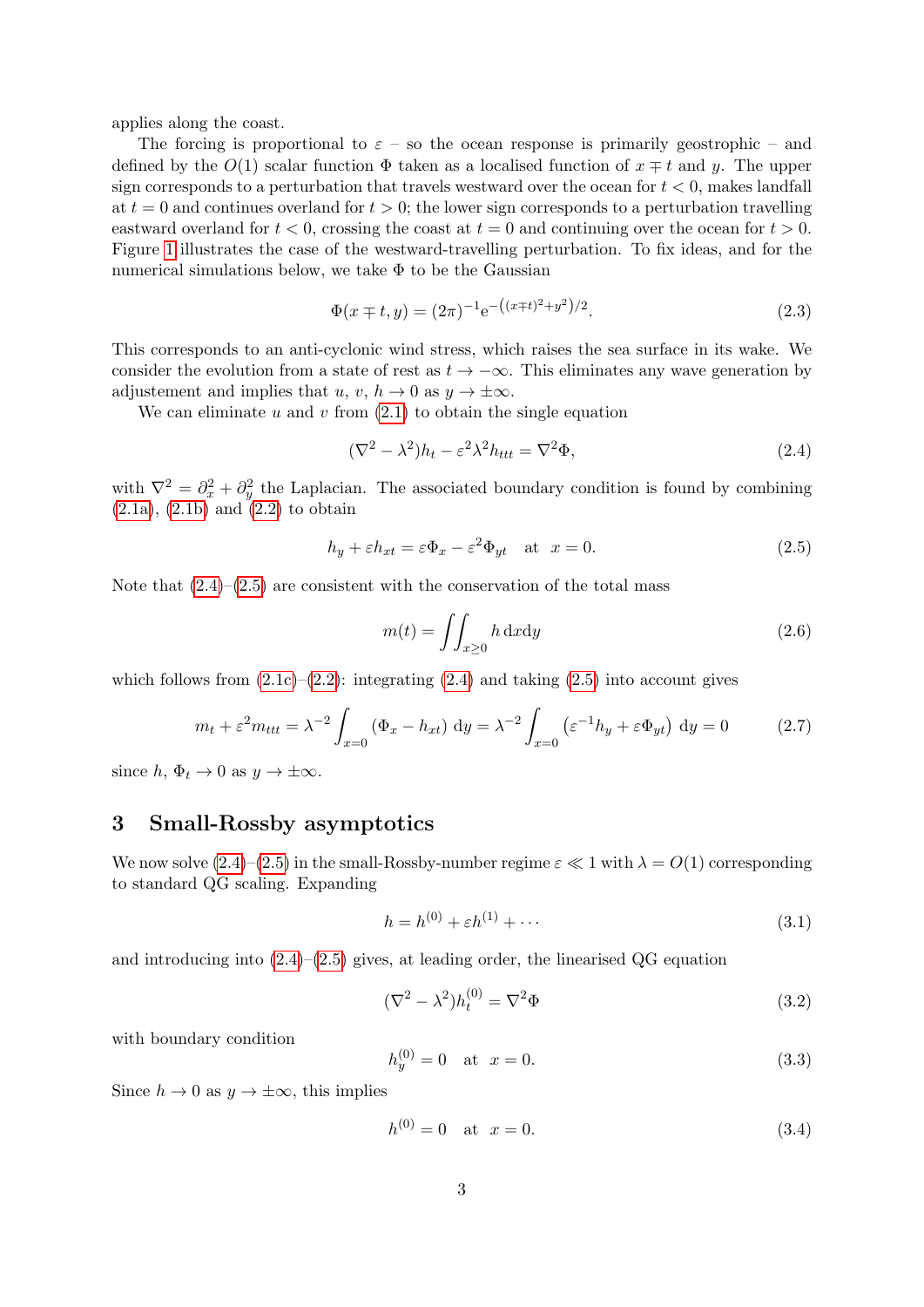As [Dorofeyev and Larichev](#page-9-0) [\(1992\)](#page-9-0), [Reznik and Grimshaw](#page-9-1) [\(2002\)](#page-9-1) and [Reznik and Sutyrin](#page-9-2) [\(2005\)](#page-9-2) point out, this boundary condition is inconsistent with the conservation of the total mass associated with  $h^{(0)}$ . Indeed integrating [\(3.2\)](#page-2-3) gives

<span id="page-3-0"></span>
$$
m_t^{(0)} = \lambda^{-2} \int_{x=0} \left( \Phi_x - h_{xt}^{(0)} \right) dy,
$$
\n(3.5)

which is not constrained to vanish by  $(3.4)$ . This is typical of QG dynamics in large domains, with boundary lengths that are  $O(\varepsilon^{-1})$  or larger compared with the deformation radius. In contrast, for  $O(1)$  boundary lengths as often assumed implicitly, [\(3.3\)](#page-2-5) implies only that  $h^{(0)} =$  $C(t)$  on the boundary, with a function  $C(t)$  determined to ensure total mass conservation. See [Reznik and Sutyrin](#page-9-2) [\(2005\)](#page-9-2) for a detailed discussion of the two regimes. Note that the non-vanishing of [\(3.5\)](#page-3-0) also implies a failure of QG to represent correctly the evolution of the circulation along the coast.

<span id="page-3-1"></span>Mass conservation is resolved by considering the correction  $\varepsilon h^{(1)}$  to  $h^{(0)}$ . At  $O(\varepsilon)$ ,  $(2.4)$ – $(2.5)$ give

$$
(\nabla^2 - \lambda^2)h_t^{(1)} = 0 \quad \text{with} \quad h_y^{(1)} = \Phi_x - h_{xt}^{(0)} \quad \text{at } x = 0. \tag{3.6a,b}
$$

These equations can be solved, but not in a way that ensures  $h^{(1)} \to 0$  as  $y \to \pm \infty$  since [\(3.6b](#page-3-1)) implies the jump

<span id="page-3-3"></span>
$$
\[h^{(1)}(0,y,t)\]_{y\to-\infty}^{y\to\infty} = \int_{x=0} \left(\Phi_x - h_{xt}^{(0)}\right) \, \mathrm{d}y = \lambda^2 m_t^{(0)}.\tag{3.7}
$$

The difficulty arises because [\(3.6b](#page-3-1)) is not uniformly valid as  $y \to \pm \infty$ . The solution  $h^{(1)}$  to [\(3.6\)](#page-3-1) should be regarded as an inner solution, to be matched to an outer solution,  $H^{(1)}(x, Y, t)$ say, valid in the region  $Y = \varepsilon y = O(1)$ . This outer solution is found from  $(2.4)$ – $(2.5)$  to satisfy

$$
H_{xxt}^{(1)} - \lambda^2 H_t^{(1)} = 0 \quad \text{with} \quad H_Y^{(1)} + H_{xt}^{(1)} = 0 \quad \text{at} \quad x = 0,
$$
 (3.8a,b)

since  $\Phi$  is exponentially small for  $Y = O(1)$ , together with matching conditions as  $Y \to 0^{\pm}$ . It takes the form

<span id="page-3-2"></span>
$$
H^{(1)}(x, Y, t) = K(Y, t) e^{-\lambda x},
$$
\n(3.9)

as required by [\(3.8a](#page-3-2)) and the condition  $H^{(1)} \to 0$  as  $x \to \infty$ , and corresponds to a Kelvin wave. From [\(3.8b](#page-3-2)) the amplitude  $K(Y,t)$  satisfies  $K_Y - \lambda K_t = 0$ , with a jump across  $Y = 0$  that matches [\(3.7\)](#page-3-3). This can be rewritten compactly as

<span id="page-3-4"></span>
$$
K_Y - \lambda K_t = \lambda^2 m_t^{(0)} \delta(Y),\tag{3.10}
$$

with  $\delta(Y)$  the Dirac distribution, and solved to obtain

<span id="page-3-5"></span>
$$
K(Y,t) = -\lambda^2 m_t^{(0)}(t + \lambda Y) \Theta(-Y),
$$
\n(3.11)

where  $\Theta(Y)$  denotes the Heaviside step function. This represents a long Kelvin wave, propagating with the coast to its right (here southward) from the point where the atmospheric perturbation makes contact with the coast. The large Kelvin-wave speed  $-(\epsilon \lambda)^{-1}$  ensures that, although the wave has a small  $O(\varepsilon)$  amplitude, it carries an  $O(1)$  mass, thus balancing the change of the mass  $m^{(0)}$  associated with the leading-order QG solution. We verify that  $m^{(0)} + \varepsilon m^{(1)} = \text{const}$  by computing

$$
\varepsilon m_t^{(1)} = \varepsilon \iint_{x \ge 0} h_t^{(1)} \, dx dy = \iint_{x \ge 0} H_t^{(1)} \, dx dy = \lambda^{-1} \int K_t \, dY = -m_t^{(0)},\tag{3.12}
$$

where the last equality follows from integrating  $(3.10)$  in Y.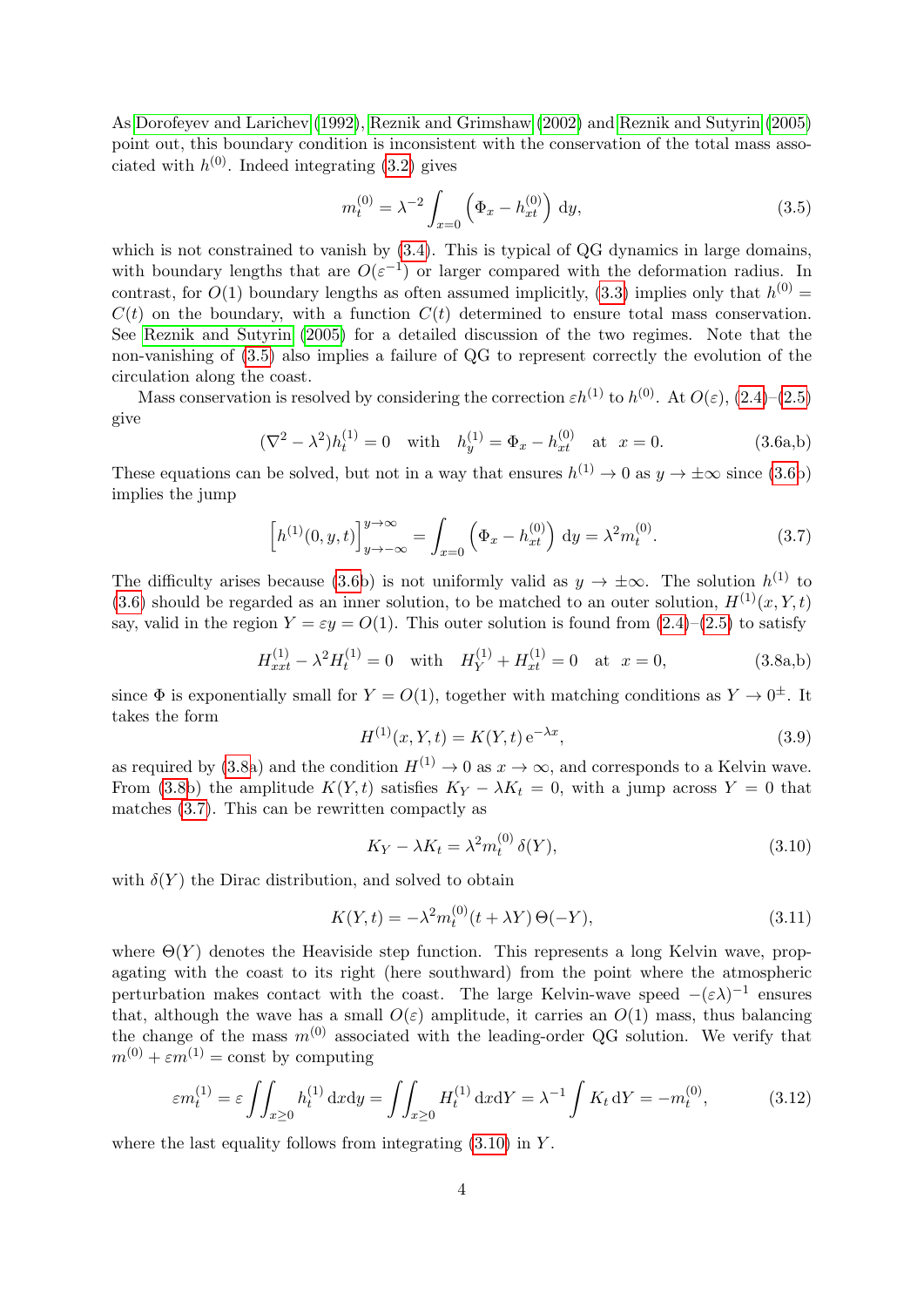

<span id="page-4-4"></span>Figure 2: Evolution of the height at  $(x, y) = 0$ , where the atmospheric perturbation crosses the coast, according to the outer solution [\(4.5\)](#page-4-1) for  $\lambda = 0.5$  (orange), 1 (red) and 2 (blue).

#### <span id="page-4-0"></span>4 Gaussian perturbation

We now obtain explicit predictions and compare them with the results of numerical simulations of the linear shallow-water equations  $(2.1)$  in the case of a Gaussian perturbation  $(2.3)$ . We solve the QG equation [\(3.2\)](#page-2-3) for  $h^{(0)}$  with boundary condition [\(3.4\)](#page-2-4) by writing

<span id="page-4-2"></span>
$$
\Phi(x \mp t, y) = \iint \hat{\Phi}(k, l) e^{i(k(x \mp t) + ly)} dk dl \text{ and } h_t^{(0)}(x, y, t) = \iint \hat{g}(x, k, l) e^{i(\mp kt + ly)} dk dl, (4.1)
$$

where  $\hat{\Phi}(k,l) = (2\pi)^{-2} e^{-(k^2 + l^2)/2}$  and the function  $\hat{g}$  is to be determined. Introducing [\(4.1\)](#page-4-2) into [\(3.2\)](#page-2-3) yields

$$
\hat{g}_{xx} - (l^2 + \lambda^2)\hat{g} = -(k^2 + l^2)\hat{\Phi}(k, l)e^{ikx}.
$$
\n(4.2)

Solving and imposing that  $\hat{g}(x=0,k,l)=0$  as required by [\(3.4\)](#page-2-4) leads to

<span id="page-4-3"></span>
$$
\hat{g}(x,k,l) = \frac{k^2 + l^2}{k^2 + l^2 + \lambda^2} \left( e^{ikx} - e^{-\sqrt{l^2 + \lambda^2}x} \right) \hat{\Phi}(k,l). \tag{4.3}
$$

This gives a Fourier representation for  $h_t^{(0)}$  $t_t^{(0)}$  and, by integration in time from  $t \to -\infty$ ,  $h^{(0)}$ .

We focus on the Kelvin-wave response which, according to [\(3.11\)](#page-3-5) is determined by the mass rate of change  $m_t^{(0)}$  $t_t^{(0)}$ . We compute  $m_t^{(0)}$  $t_t^{(0)}$  from its definition [\(3.5\)](#page-3-0), using [\(4.1\)](#page-4-2), [\(4.3\)](#page-4-3) and  $\int e^{ily} dy = 2\pi \delta(l)$  to find

<span id="page-4-5"></span>
$$
m_t^{(0)} = 2\pi \int \frac{i\lambda k - k^2}{\lambda (k^2 + \lambda^2)} \hat{\Phi}(k, 0) e^{\mp ikt} dk.
$$
 (4.4)

Introducing this into [\(3.11\)](#page-3-5) gives an explicit form for the Kelvin wave generated by the atmospheric perturbation. In particular, at the coast, for  $y < 0$  and away from the inner region  $y = O(1),$ 

<span id="page-4-1"></span>
$$
h(0, y, t) \sim \varepsilon K(\varepsilon y, t) = -2\pi\varepsilon \int \frac{i\lambda^2 k - \lambda k^2}{k^2 + \lambda^2} e^{\mp ik(t + \varepsilon \lambda y)} \hat{\Phi}(k, 0) \, \mathrm{d}k + O(\varepsilon^2),\tag{4.5}
$$

since  $h^{(0)} = 0$  for  $x = 0$ . Figure [2](#page-4-4) shows  $K(0, t) = -\lambda^2 m_t^{(0)}$  $t_t^{(0)}$  as a function of t for  $\lambda = 0.5, 1, 2$ and for an atmospheric perturbation travelling westward, from the open ocean towards the coast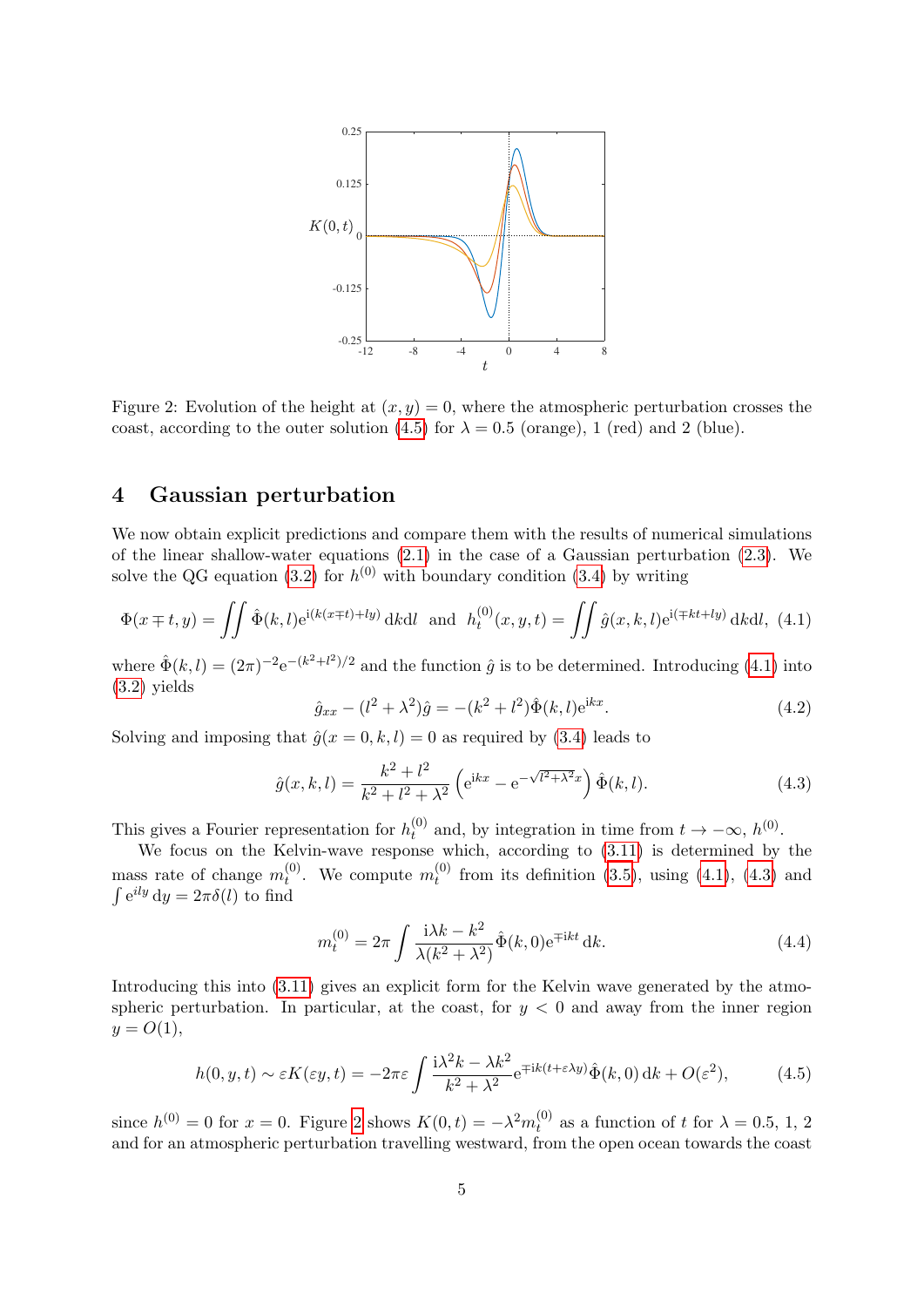

<span id="page-5-0"></span>Figure 3: Height field h for a Gaussian atmospheric perturbation propagating westward from the open ocean towards the coast, shown at times  $t = -4, -2, 0$  (landfall time), 2 and 4, from left to right. The parameters are  $\lambda = 1$  and  $\varepsilon = 0.1$ . The location of the perturbation is indicated in the first three panels by the white circle with radius 1 corresponding to the length scale of Gaussian.

(i.e. with the factor  $e^{ikt}$  in  $(4.4)$ – $(4.5)$ ). This function approximates the evolution of the height at the location of the landfall as described by the outer solution  $H^{(1)}$ ; it can be interpreted as the amplitude of a wavemaker generating the Kelvin-wave response to the atmospheric perturbation. Note the asymmetry of the evolution about  $t = 0$ , with a depression phase  $(t < 0)$  that is weaker and lasts longer than the elevation phase  $(t > 0)$ . This asymmetry is constrained by the vanishing of the integral of  $K(0, t)$  for  $t \in (-\infty, \infty)$  which reflects the fact that the change in the QG mass  $m^{(0)}$  is purely transient with the forcing chosen. The asymmetry increases as  $\lambda$ decreases. The case of an atmospheric perturbation travelling eastward, from overland towards the ocean, is deduced by reversing the sign of  $t$ .

We illustrate and verify the above predictions by carrying out numerical simulations of the linear shallow-water equations [\(2.1\)](#page-1-2). The numerical model used discretises the fields  $(u, v, h)$ on a staggered grid in the x-direction, with u represented at grid points  $j\Delta x$  for  $j = 1, 2, \cdots$ and v and h at grid points  $(j - 1/2)\Delta x$ . A Fourier expansion is used in the y-direction with an assumption of periodicity. The x-derivatives are approximated by central differences; the y-derivatives are computed spectrally. The domain size is  $10 \times 160$ , with the  $y = 0$  axis, corresponding to the path of the atmospheric perturbation, placed at a distance 40 of the northern boundary of the domain. These choices ensure that the distance from the path of the perturbation to the southern boundary is large enough for the long Kelvin wave to propagate south along the coast without being affected by the y-periodicity of the domain. The physical parameters for the simulations reported are  $\lambda = 1$  and  $\varepsilon = 0.1$ ; the numerical parameters are: 128 grid points in x, 256 Fourier modes in y, and a time step  $\Delta t = 0.1 \varepsilon \Delta x$  with  $\Delta x = 10/128$ .

Figure [3](#page-5-0) shows successive snapshots of the height field  $h$  for a westward-travelling perturbation as this makes landfall. At  $t = -4$ , when the centre of the perturbation is a distance 4 away from the coast (recall that the speed of the perturbation is 1 in dimensionless units),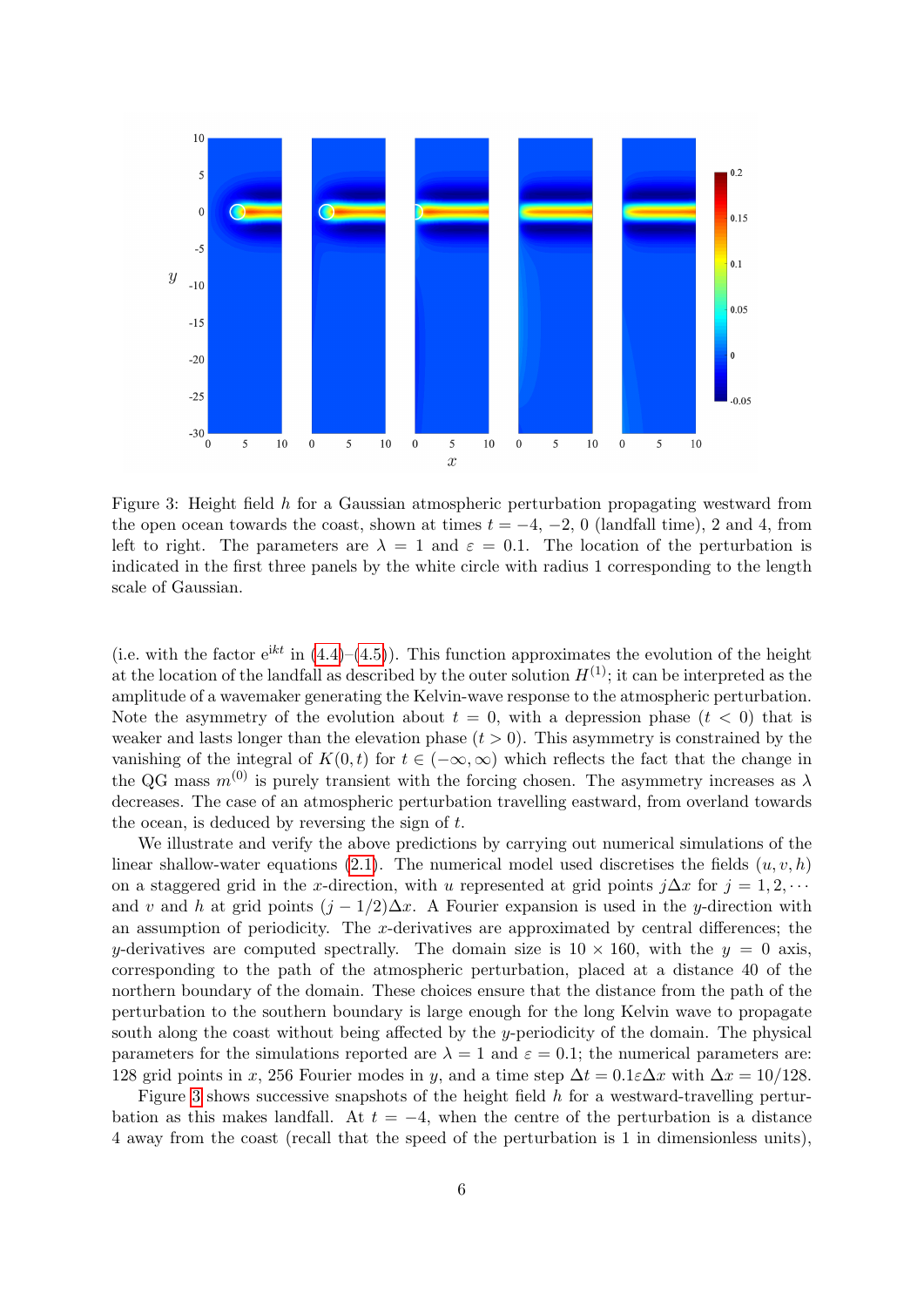

<span id="page-6-0"></span>Figure 4: Height field along the coast  $x = 0$  at times  $t = -4$  (blue),  $-2$  (red), 0 (landfall time, orange), 2 (purple) and 4 (green) for the simulation in figure [3,](#page-5-0) showing the generation near  $y = 0$  and southward propagation of a Kelvin wave. The predictions based on the matchedasymptotics result [\(4.5\)](#page-4-1) are shown by the black curves closely matching the coloured curves except near  $y = 0$ .

the response of the ocean is well balanced, QG to a good approximation and, in particular, symmetric about the x-axis as the QG solution  $(4.1)–(4.3)$  $(4.1)–(4.3)$  $(4.1)–(4.3)$  indicates. At  $t = -2$ , there is a weak signal of negative  $h$  along the coast and south of the atmospheric perturbation, breaking the  $\pm y$  symmetry. This is the signature of the  $O(\varepsilon)$  Kelvin wave generated by the mass imbalance associated with the QG response. This initial depression wave propagates south, with its maximum reaching  $y = -20$  at  $t = 0$ . It is followed by the propagation of an elevation visible for  $t = 2$  and 4.

A clearer depiction of the Kelvin-wave propagation is given in figure [4](#page-6-0) which shows the height field along the coast, where the QG contribution  $h^{(0)}$  vanishes. The figure confirms the validity of the matched-asymptotics prediction [\(4.5\)](#page-4-1) which approximates the numerical solution with remarkable accuracy except, of course, in the 'inner' region  $y = O(1)$  where [\(3.6\)](#page-3-1) applies. Thus the simple picture of a Kelvin wave generated by a wavemaker with time dependence as shown in figure [2](#page-4-4) is well justified.

Figures [5](#page-7-0) and [6](#page-7-1) are the analogues of figures [3](#page-5-0) and [4](#page-6-0) for an eastward-travelling atmospheric perturbation coming from overland to reach the coast at  $t = 0$ . In this case, the Kelvin-wave generation, visible at  $t = -1$  in figure [5](#page-7-0) precedes the bulk of the QG response which appears only around  $t = 3$ , when the perturbation is well away from the coast. As expected from  $(4.4)$  and [\(4.5\)](#page-4-1), the Kelvin wave leads to an initial elevation of the sea surface, followed by a depression, reversing the evolution compared with the westward-travelling case. Figure [6](#page-7-1) shows that the Kelvin-wave amplitude is again predicted with high accuracy by the asymptotic formula [\(4.5\)](#page-4-1).

#### 5 Discussion

This paper discusses a simple example of spontaneous generation of a Kelvin wave by a forced QG flow, thus demonstrating a fundamental limitation of the concept of balance in the presence of a boundary. The mechanism of wave generation is similar to the Lighthill radiation of acoustic waves by vortical flow: sufficiently long Kelvin waves are slow enough for their frequency to match that of the geostrophic flow, leading to a resonant response that is small, here  $O(\varepsilon)$ , because of the mismatch between the spatial scales of the waves and geostrophic flow. The mechanism is robust and operative in initial-value problems as well as in forced problems such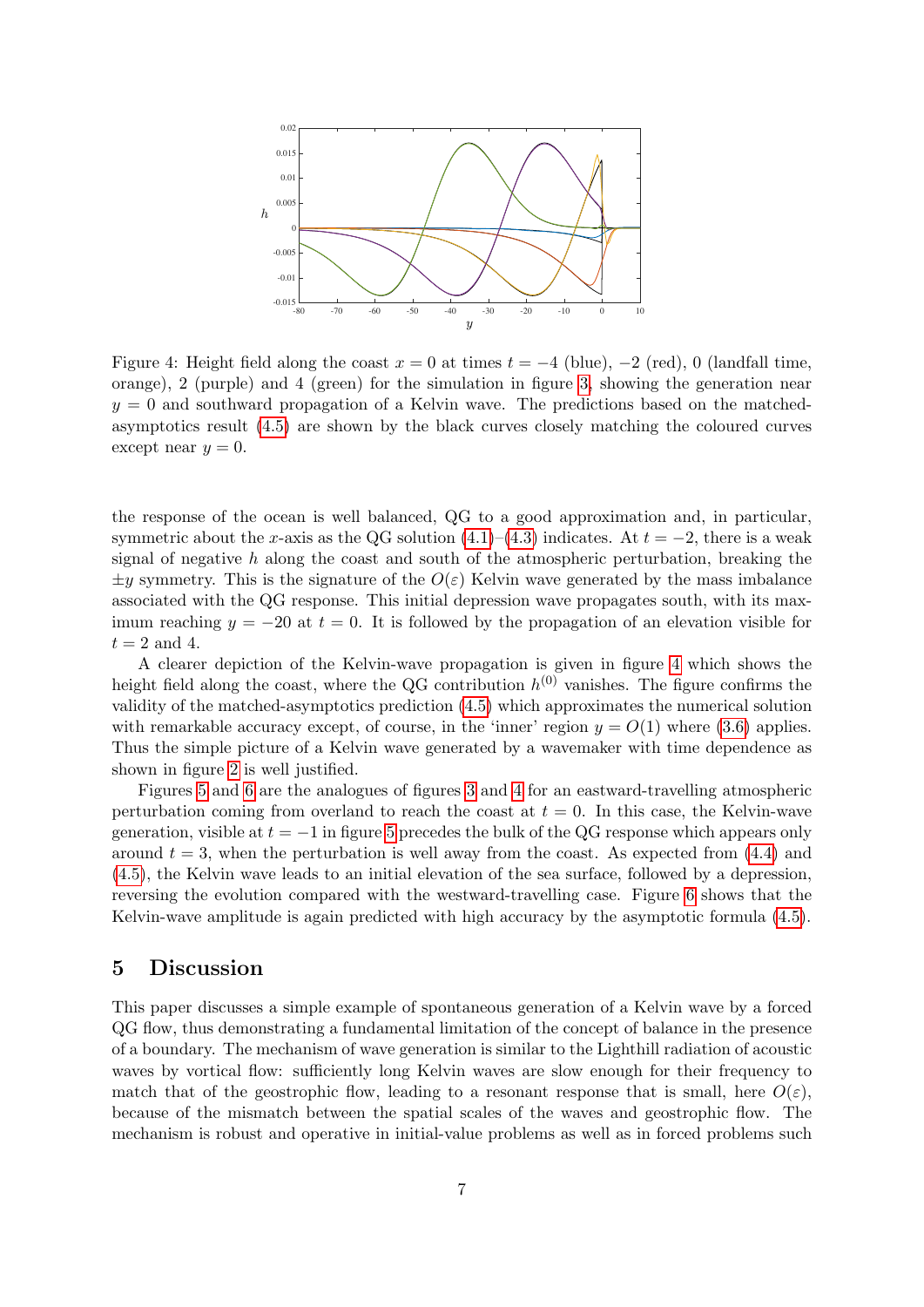

<span id="page-7-0"></span>Figure 5: Same as figure [3](#page-5-0) but for an atmospheric perturbation travelling eastward, from overland to the open ocean, crossing the coast at  $t = 0$ . The height field h is shown at times  $t = -1, 1, 3, 5$  and 7 from left to right. The location of the perturbation is indicated by the white circles.



<span id="page-7-1"></span>Figure 6: Height field along the coast  $x = 0$  at times  $t = -1$  (blue), 1 (red), 3 (landfall time, orange), 5 (purple) and 7 (green) for the simulation in figure [5.](#page-7-0) The predictions based on the matched asymptotics result [\(4.5\)](#page-4-1) are shown by the black curves.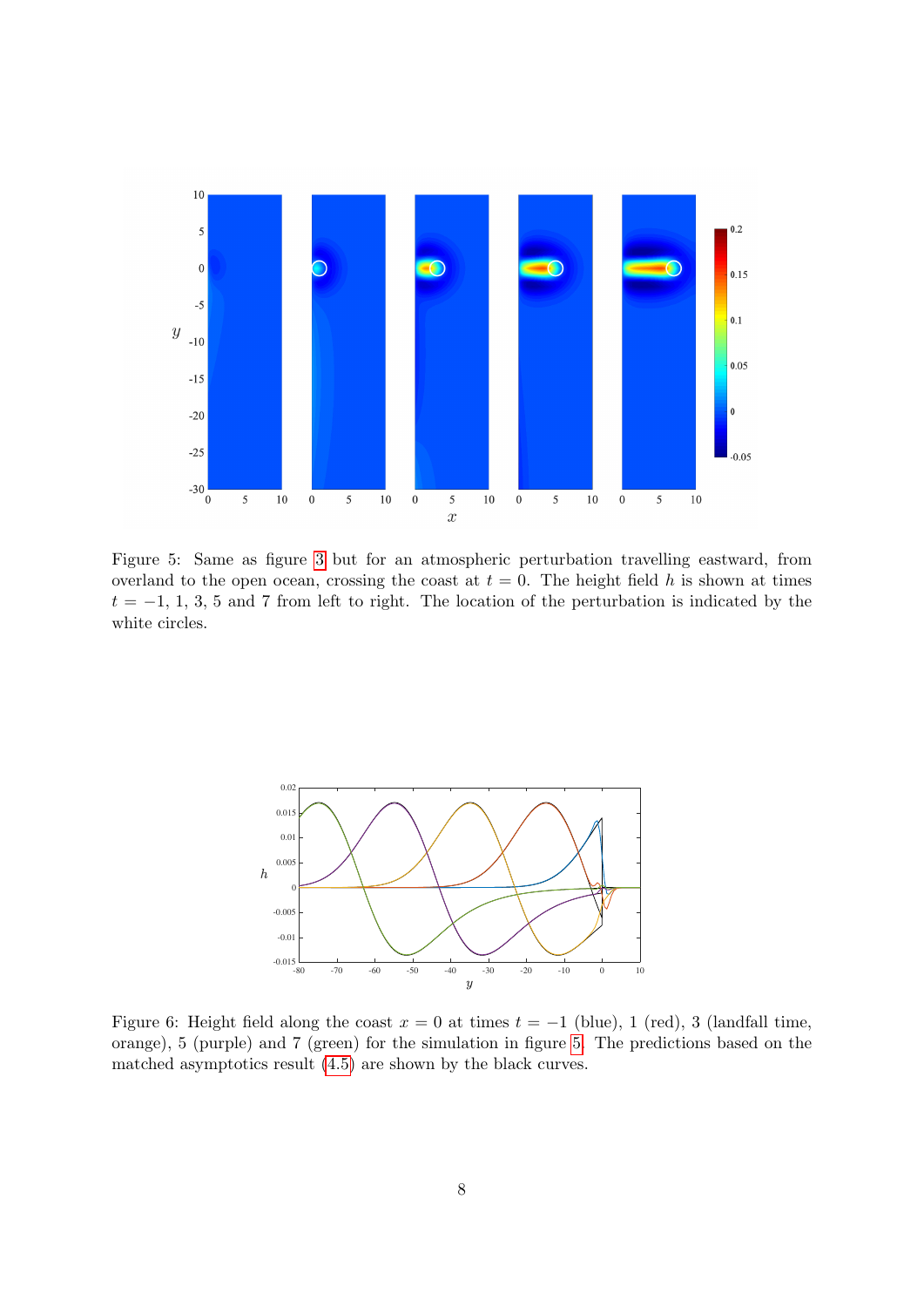as the one considered here. The Kelvin-wave response to an unforced, initially well-balanced flow can in fact be obtained from the results of [Reznik and Grimshaw](#page-9-1) [\(2002\)](#page-9-1) on geostrophic adjustment in the presence of a boundary by requiring the initial conditions to be free of inertia-gravity and Kelvin waves. The only restriction to spontaneous Kelvin-wave generation is that the domain be large enough to allow for the propagation of Kelvin waves with  $O(\varepsilon^{-1}L_D)$ wavelengths.

The paper focuses on the shallow-water model, but it is clear that the mechanism discussed applies to continuously stratified models as well, and that long baroclinic Kelvin waves can be generated spontaneously by balanced motion. A non-trivial vertical structure offers an additional possibility of frequency matching, since Kelvin waves with  $O(1)$  along-shore scales and  $O(\varepsilon)$  vertical scales are also slow (recall that the frequency of baroclinic Kelvin waves is proportional to the ratio of vertical to along-shore scales). These vertically-short Kelvin waves are however exponentially localised in an  $O(\varepsilon)$  boundary layer along the coast. As a result, they are only very weakly coupled to the interior QG flow, and their spontaneous generation can be expected to be exponentially small in  $\varepsilon$ . To illustrate this point, we refer to the Kelvin-wave-induced instability of shear flows in a channel, which has been shown to have an exponentially small growth rate [\(Vanneste and Yavneh, 2007\)](#page-9-10). However, our discussion ignores the steepening and shock formation that characterise the nonlinear dynamics of Kelvin waves [\(Reznik and Grimshaw, 2002;](#page-9-1) [Zeitlin, 2018\)](#page-8-3). Vorticity generation by shocks provides a quite different mechanism of interaction between Kelvin waves and balanced flows, examined in a baroclinic configuration by [Dewar et al.](#page-9-11) [\(2011\)](#page-9-11), [Deremble et al.](#page-9-12) [\(2017\)](#page-9-12) and [Venaille](#page-9-13) [\(2020\)](#page-9-13).

We conclude by emphasising the limitation of the standard QG model and its implicit assumption of  $O(1)$  domain size. The filtering of Kelvin waves that the standard boundary condition  $h = C(t)$  entails is problematic for larger domains for two reasons. First, because of the lack of a frequency gap, balanced motion excites Kelvin waves with amplitudes that are algebraic in  $\varepsilon$ ; second, accounting for Kelvin waves is crucial to resolve the issue of nonconservation of the QG mass and boundary circulation [\(Reznik and Sutyrin, 2005\)](#page-9-2). This makes it desirable to obtain a version of the QG model that retains Kelvin waves (in the same way as the semi-geostrophic and L1 models do, see [Kushner et al.](#page-9-14) [\(1998\)](#page-9-14) and [Ren and Shepherd](#page-9-15) [\(1997\)](#page-9-15)). At a linear level, this is straighforward: the boundary condition  $h_y + \varepsilon h_{xt} = \varepsilon \Phi_x$ , which approximates the exact condition [\(2.5\)](#page-2-2) up to an  $O(\varepsilon^2)$  error, leads to a QG model that captures Kelvin waves and conserves mass exactly. Extensions to nonlinear dynamics and curved boundaries are worth considering.

Acknowledgments. This work was supported by the UK Natural Environment Research Council grant NE/R006652/1.

## References

- <span id="page-8-0"></span>T. Warn, O. Bokhove, T. G. Shepherd, and G. K. Vallis. Rossby number expansions, slaving principles, and balance dynamics. Quart. J. R. Met. Soc., 121:723–739, 1995.
- <span id="page-8-1"></span>J. Vanneste. Exponential smallness of inertia-gravity-wave generation at small Rossby number. J. Atmos. Sci., 65:1622–1637, 2008.
- <span id="page-8-2"></span>J. Vanneste. Balance and spontaneous wave generation in geophysical flows. Annu. Rev. Fluid Mech., 45:147–172, 2013.
- <span id="page-8-3"></span>V. Zeitlin. Geophysical fluid dynamics: understanding (almost) everything with rotating shallow water models. Oxford University Press, 2018.